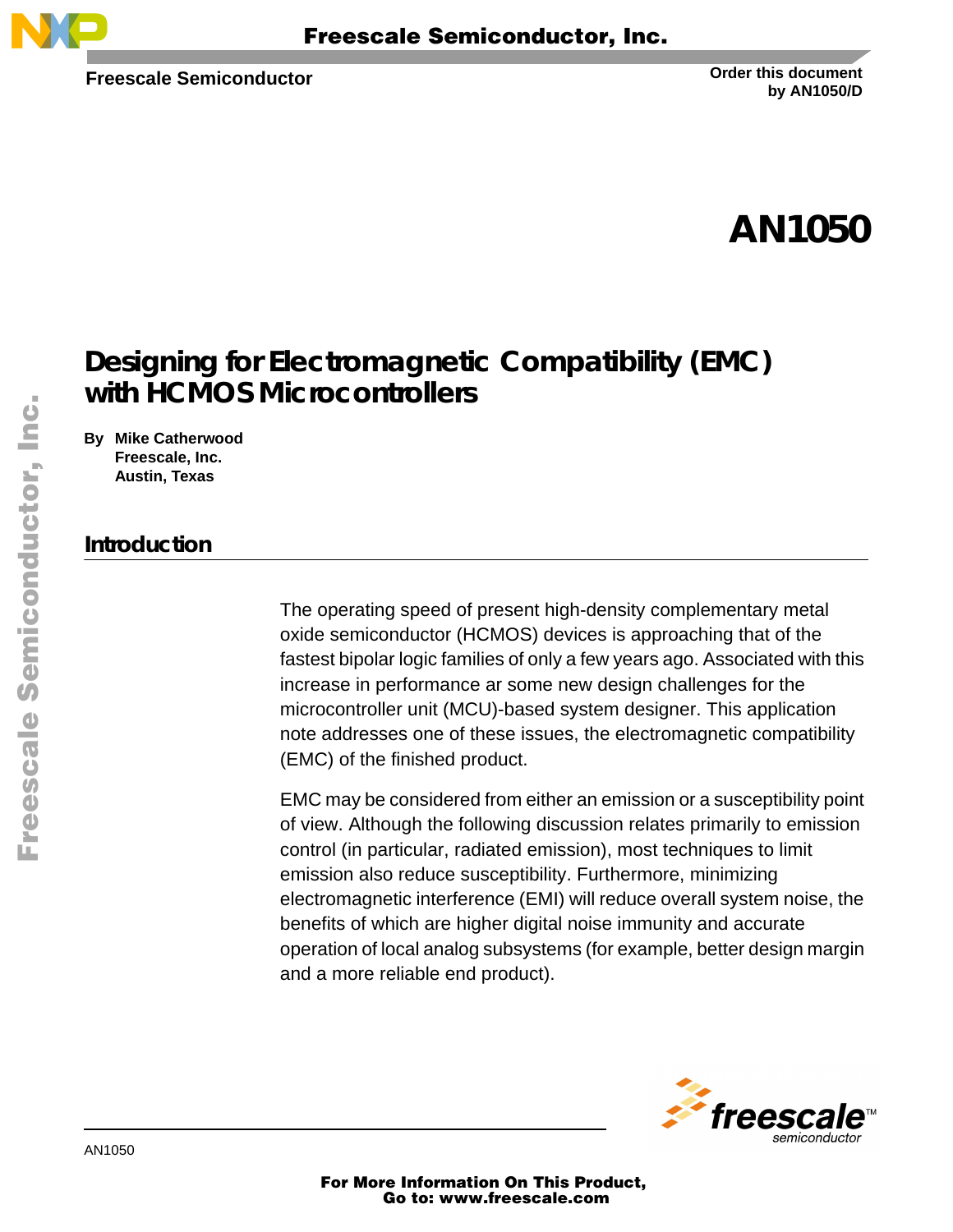EMC can exist only when the system functions correctly within the intended electromagnetic environment and does not exceed the EMI levels specified in the appropriate standards documents. EMI, which encompasses interference in a bandwidth of dc to daylight, is a generalization of a much older term, radio frequency interference (RFI), which is now defined to encompass 10 kHz to 3 GHz. Failure to consider EMC during early phases of the design process may result in expensive modifications (possibly with many additional components), printed circuit board (PCB) re-layout, product introduction delays, and EMC consultant fees to conform to the required standards.

## **Legal Requirements**

The Federal Communications Commission (FCC) has a set of standards to regulate EMI in electronic equipment and systems for use in the United States. Compliance with the appropriate sections of these regulations is mandatory to market or sell a product except for certain subclasses of digital devices that are temporarily exempt. Engineering models (including field-trial prototypes which are not sold) are also exempt; however, the display of a product at an electronics show is considered a marketing function subject to regulations.

FCC rules and regulations (part 15, subpart J of title 47 of The Federal Regulations) apply to almost all digital devices (see reference 1), defining standards and operational requirements for all devices capable of emitting radio frequency (RF) energy within the range 450 kHz to 1 GHz.

Equipment for use within West Germany must comply with a different set of standards defined and administered by the Verland Deutcher Electro-Techniker (VDE). Digital equipment is generally required to meet both VDE0871 standards. In other countries, compliance to a standard is not always mandatory; however, the European Economic Community (EEC) member states intend to introduce a mandatory RFI performance standard after January 1, 1992. The current proposal is based on Internal Special Committee on Radio Interference specification CISPR22 and is referred to as European norm EN55022. As the FCC is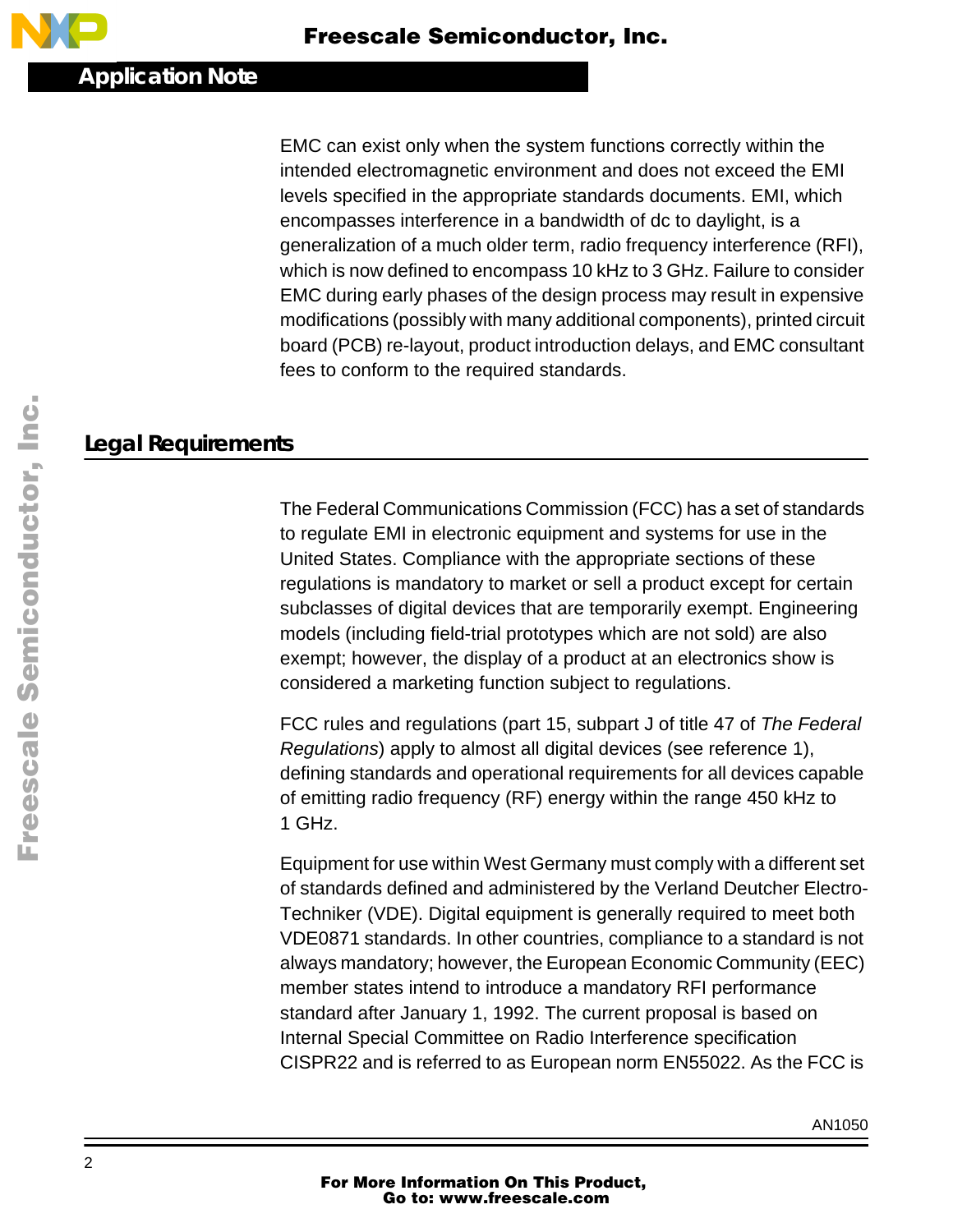

a member of the CISPR, and has voted in favor of the CISPR22 standard, it is likely that the FCC will ultimately adopt the same standards. CISPR22 is somewhat more stringent than FCC part 15, subpart J, in the 88-MHz to 230-MHz frequency range, though it is less stringent than some aspects of the VDE0871.

#### **RFI Problem Overview**

The frequency spectrum of a periodic waveform has been shown, through Fourier analysis, to be composed of discrete frequency components that include the fundamental (ƒo) and multiple harmonics (n  $x f$ o). For a typical trapezoidal waveform, the relative amplitude of each frequency component is related to the fundamental frequency, the rise time, and mark-to-space ratio (duty cycle) of the waveform (see reference 2). Doubling the frequency, halving the rise time, or halving the mark-to-space ratio will double (+6 dB) the amplitude of a specific harmonic frequency.

It is possible to graphically predict the harmonic spectrum of a specific trapezoidal waveform by plotting the amplitude of two corner frequencies and a reference (0 dB) point. This plot is referred to as a Fourier envelope, a Bode plot, or a nomogram. An example is shown in **[Figure 1](#page-3-0)** where:

| 0 dB reference = $20 log(2A\delta)$ dB |    |
|----------------------------------------|----|
| $f1 = 1/\pi P$                         | Hz |
| $f2 = 1/\pi t_r$                       | Hz |

where:

 $V =$  amplitude  $V$  $P = pulse width$  s  $t_r$  = rise time s  $T = period$  s  $\delta = (P + t_r)/T$ 

At frequencies beyond f1 ( $1/\pi$ P), the amplitude of the harmonics falls off at  $-20$  dB/decade. Above f2 (1/ $\pi t_r$ ), the amplitude of the harmonics falls off at –40 dB/decade. For many applications, these latter harmonics are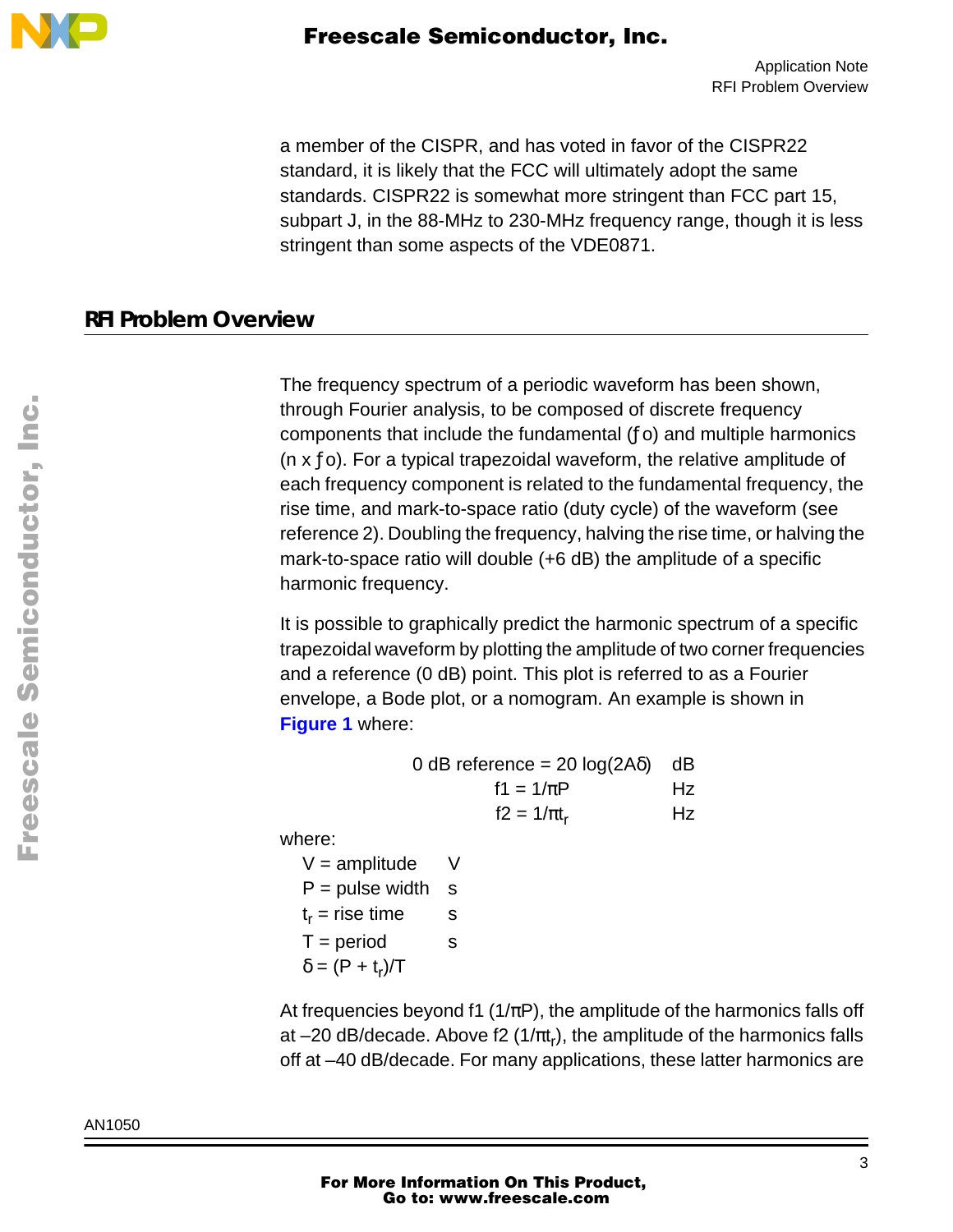<span id="page-3-0"></span>considered small enough to be ignored; thus, the bandwidth of a system is generally defined to be  $1/\pi t_r$ . For example, an HCMOS device which can produce an external periodic signal with edge times on the order of 2 ns can generate significant harmonics (for example, have a bandwidth) of up to 160 MHz. Any printed circuit board (PCB) tracks, component leads, cables, or connectors attached directly or capacitively to signal sources, such as those previously described, can act as antennas and radiate the harmonics with varying degrees of efficiency. Radiated emission from a system may be either differential-mode or commonmode radiation; common-mode radiation is typically more difficult to reduce.



**Figure 1. Nomogram of a Trapezoidal Waveform**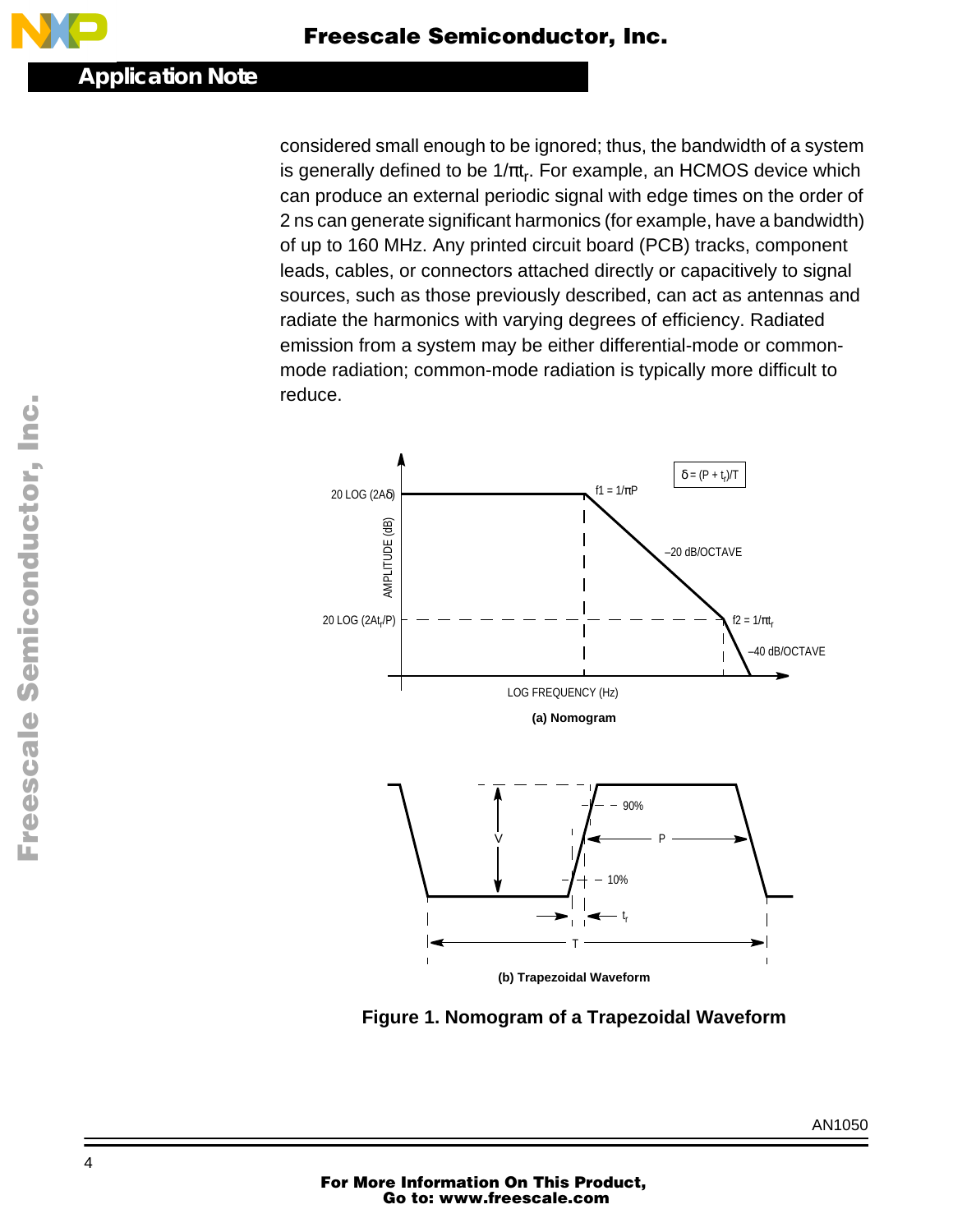

#### **Differential-Mode Radiation**

Differential-mode radiation is caused by the flow of RF current loops around the system conductors. For a small loop area, the far-field electric term, when operating in a field above a ground plane (free space is not a typical environment), can be shown to be approximately (see reference 3):

$$
E = 2.6 (A I_L f^2)/R
$$
  $\mu V/m$  (1)

where:

where:

 $A = loop \ area \ cm^2$  $I_1$  = loop current A  $f =$  frequency MHz  $R =$  distance m

For a constant current and loop area, the electric field at a prescribed distance is proportional to the square of the frequency (for example, it increases at 40 dB/decade). Adding this term to the Fourier envelope indicates that the differential-mode radiated emission increases at 20 dB/decade up to f2, after which it remains flat. R is fixed by both the FCC and VDE rules and regulations, and  $f$  is usually not a system variable; however, A and  $I_L$  can be reduced through thoughtful board layout and careful circuit design.

## **Common-Mode Radiation**

Common-mode (CM) radiation is caused by unintentional voltage drops in a circuit, which cause some grounded parts of the circuit to rise above the real ground potential (see **[Figure 2](#page-5-0)**). Cables connected to the affected ground act like antennas and radiate the components of the CM potential. The far-field electric term can be shown as follows (see reference 3):

Here:  
\n
$$
E \approx (f I_{CM} L)/R
$$
 V/m (2)  
\n
$$
L = \text{antenna length}
$$
 m  
\n
$$
I_{CM} = \text{common-mode current } A
$$

 $I_{CM} = comm$  $f =$  frequency  $Hz$  $R =$  distance m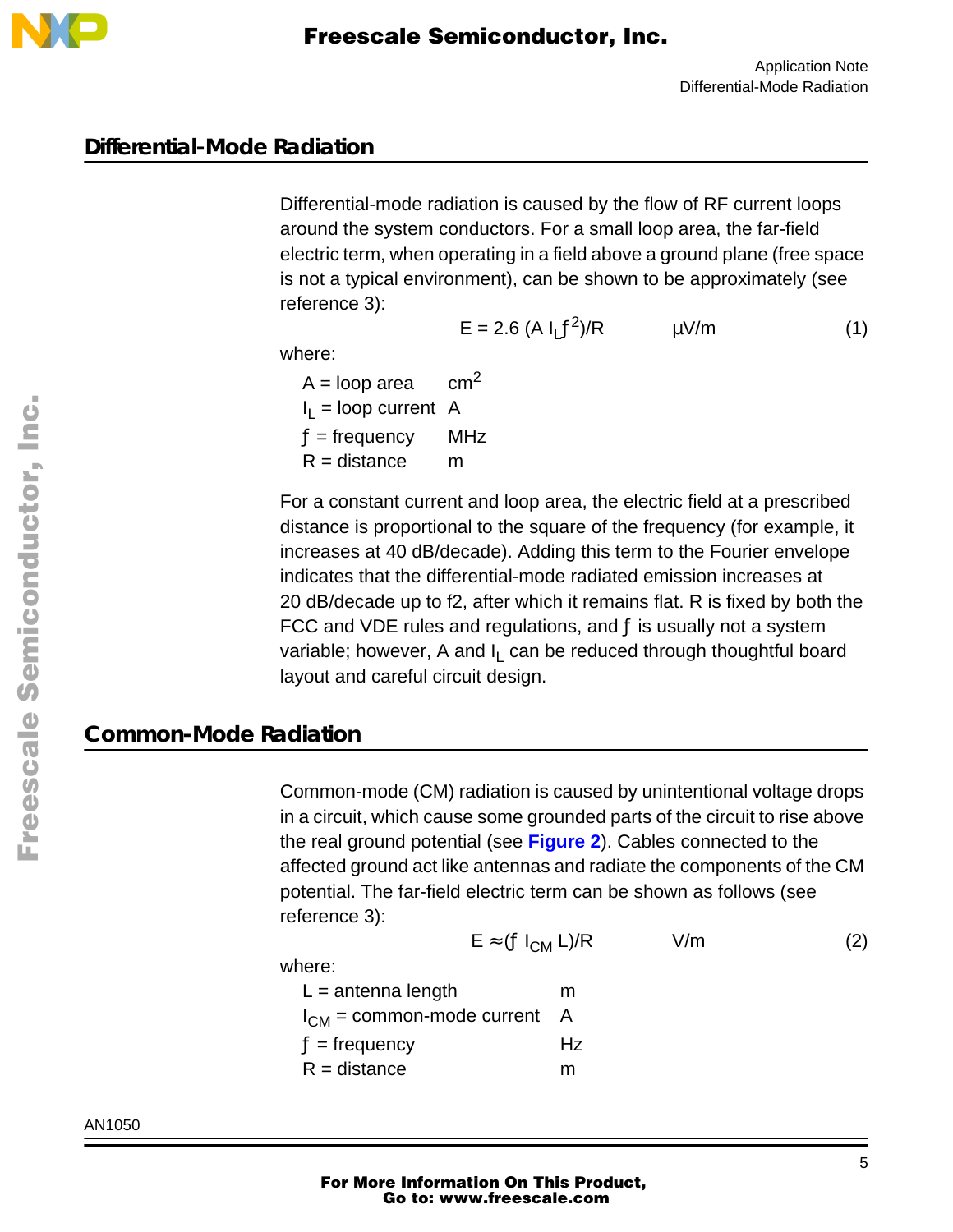<span id="page-5-0"></span>For a constant current and antenna length, the electric field at a prescribed distance is proportional to the frequency (for example, it increases at 20 dB/decade). Adding this term to the Fourier envelope indicates that the CM radiated emission remains flat up to f2, then decreases at –20 dB/decade for frequencies above f2. Unlike differential-mode radiation, which is relatively easy to reduce through careful product design, CM radiation is more difficult to control since the only variables available to the designer are typically the common path impedances and CM current. Obviously, to eliminate the radiation, the CM current must approach zero, which can be achieved through a sensible grounding scheme and the addition of inductors or capacitors to increase the cable (antenna) impedance.



**(a) Poor Supply Decoupling**



**Figure 2. Printed Circuit Board Layout**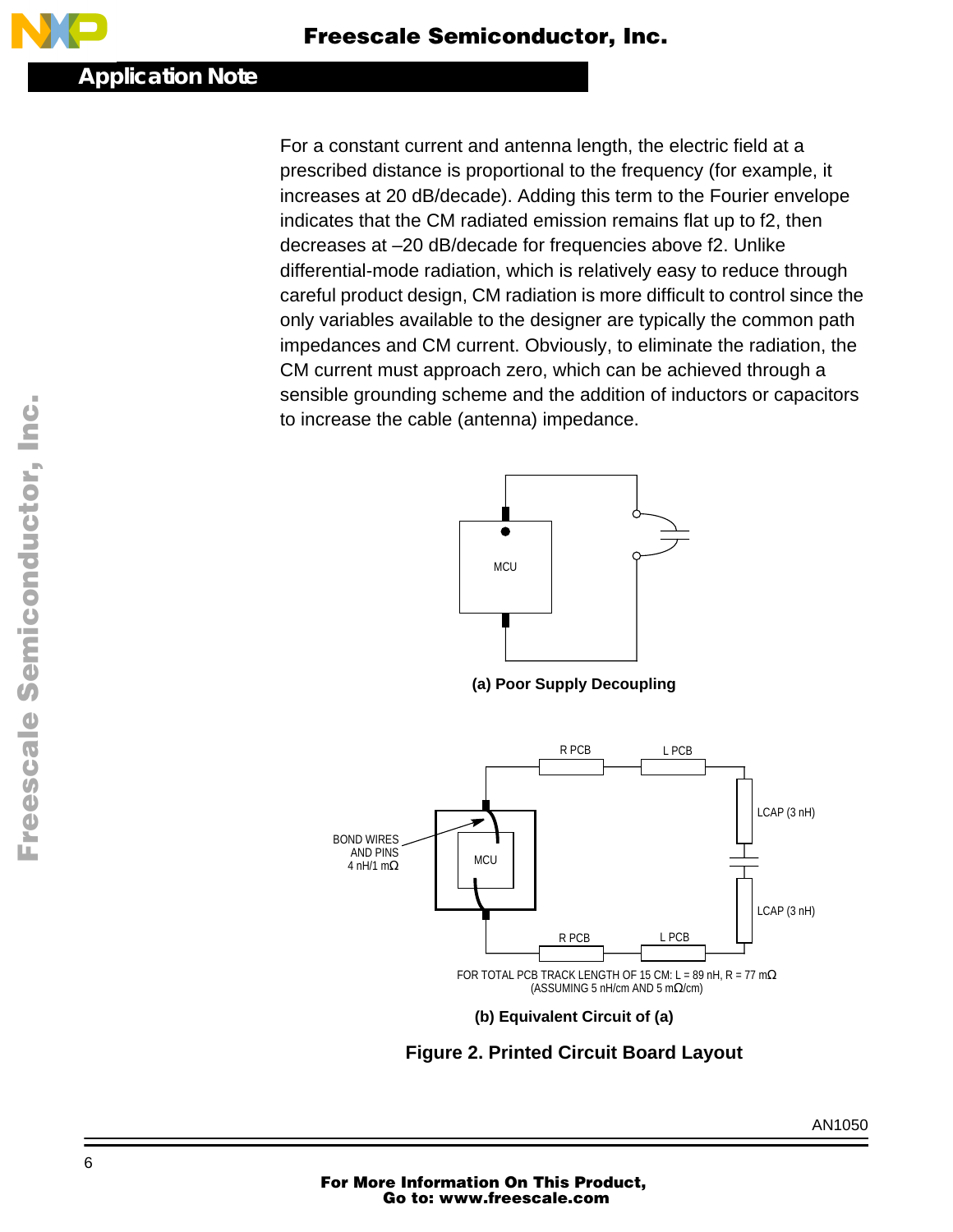

### **Supply Decoupling**

Inadequate decoupling decreases system noise margins and ultimately leads to incorrect, unreliable, or unstable operation. For example, the MC68HC11A8 can generate peak supply-current transients of approximately 100 mA, which is typical of an HCMOS microcontroller. Although the average supply current is only a few milliamps, the power supply must be able to source the peak supply-current levels to guarantee correct operation. Also, for fast digital logic, the peak supplycurrent transients are large enough to create an EMI problem if the decoupling layout is poor.

A decoupling network is used to reduce the supply impedance at the device. To calculate the value of a decoupling capacitor, the acceptable supply ripple must first be determined. An appropriate goal is to achieve a maximum ripple of 20 percent of the minimum noise immunity voltage. For example, for the MC68HC11A8 with  $V_{DD} = 5$  V and no loads:

> $V_{II} - V_{OI} = (0.2 \times V_{DD}) - 0.1 = 0.9 V$  $V_{OH}$ – $V_{IH}$  = 4.9 – (0.7 x  $V_{DD}$ ) = 1.4 V

Therefore,

Minimum noise immunity  $= 0.9 V$ Maximum ripple =  $0.2 \times 0.9 = 180$  mV Transient period = 10 ns

Now,

 $C = I_{DD}/(dv/dt)$  $= 100$  mA/(180 mV/10 ns)  $= 0.006 \mu F$ 

Rounding up to the nearest preferred value gives 0.01 µF. When operating the device in expanded mode, the transient currents generated by bus switching can be significantly larger. Consequently, the recommended decoupling configuration is a  $1-\mu$ F tantalum in parallel with a high frequency 0.01 µF multilayer ceramic (or similar) capacitor. The parallel 0.01-µF capacitor extends the upper frequency response of the network which might otherwise be reduced due to the internal inductance of the 1-µF capacitor. However, with the exception of VLSI devices, decoupling capacitors rarely need to exceed 0.01 µF per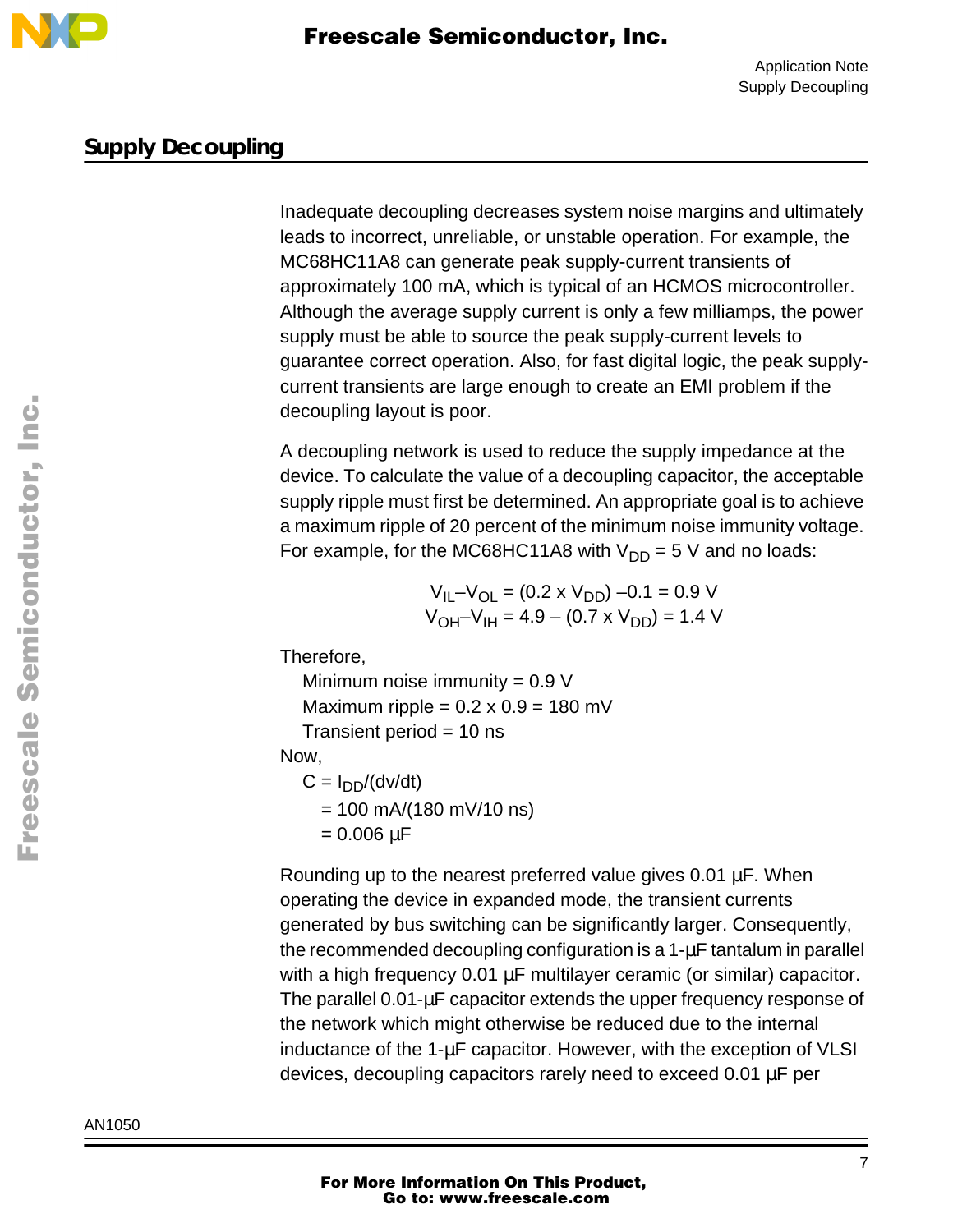device. It is also recommended to bulk decouple the board at the supplyline entry point with a 10–100 µF capacitor, depending upon the total board-supply requirements. Because it is desirable to prevent unwanted supply noise from going off-board and radiating from the connecting cables, a ferrite bead can be added between the decoupling capacitor and the connector. Care must be taken to ensure that the DC current will not saturate the ferrite, making it ineffective.

For a decoupling network to operate successfully, the impedance between the network and its load must be very low, and, to reduce EMI, its loop area must be as small as possible. Consider the PCB layout of **[Figure 2](#page-5-0)(a)**; the equivalent circuit is shown in **F[igure 2\(b](#page-5-0))**.

For dc current,

$$
V_{Drop} = (77) \times 0.1 \text{ mV}
$$
  
= 7.7 mV

For ac current, assuming 100 mA peak current with a minimum rise time of 10 ns,

Total inductance = 89 nH

 $V<sub>Dron</sub> = L$  di/dt  $= 89$  nH (100 mA/10 ns)  $= 890$  mV

A drop of 0.9 V between the decoupling network and the MCU exceeds the maximum acceptable ripple, even if the recommended network is used. As shown in this example, for fast current transients containing many high-frequency components, the circuit inductance is by far the most critical factor when considering decoupling effectiveness.

Parasitic loop impedance can be effectively reduced through the use of thicker PCB tracks, ground/supply planes, and more direct routing. Decoupling networks should be located as close as possible to the device supply pins. Surface-mount capacitors, which have lower inductance than their leaded counterparts, may be used to the full advantage as decouplers if mounted on the non-component side of a PCB across a component, which is the closest possible location. Reducing loop impedance also tends to reduce loop area, which has been previously shown (see equation (1)) to be directly proportional to radiated field strength.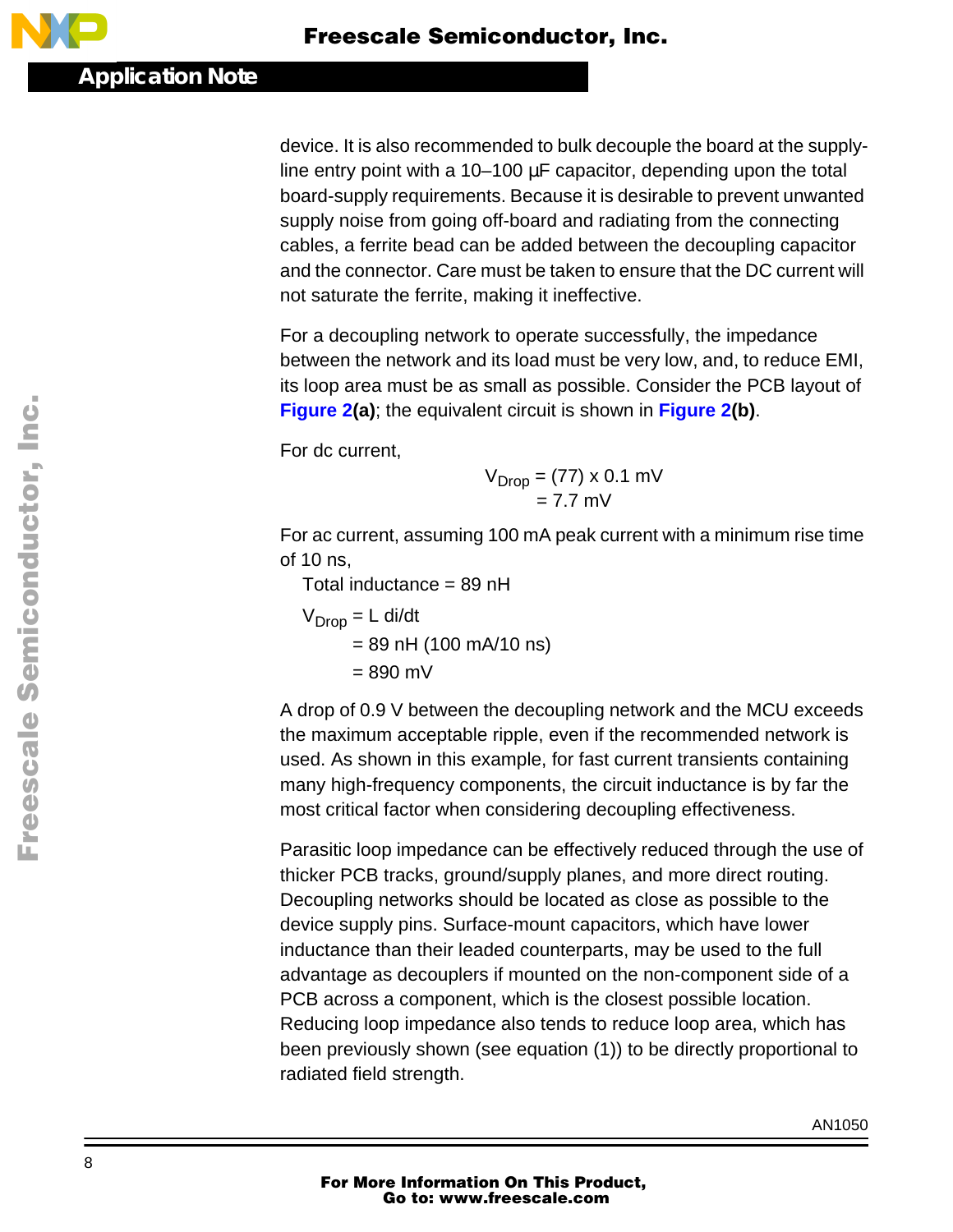

#### **Self-Resonance**

The inductance and capacitance within the decoupling loop, essentially results in a series-resonant tuned circuit where:

resonant frequency,  $f = 1/2\pi \sqrt{LC}$  Hz (3)

At frequencies above **f**, the impedance of the circuit becomes inductive and results in a less effective decoupler. At resonance, **f**, the impedance is purely resistive and at a minimum, which can be used to advantage in solving narrow-band RFI problems by tuning suspect decoupling networks to resonate at the problem frequency. For example, to reduce harmonics in the area of 100 MHz (the frequency modulation (FM) radio band) for a total loop inductance of 10 nH, equate equation (3) to 100 MHz and solve for C. In this example, C would equal approximately 250 pF.

## **Line Termination**

A signal will propagate down a PCB track at approximately 0.6 the speed of light (0.6 ft/ns) until it reaches a load. If the line is unterminated (for example, a high-impedance input), then the degree of impedance mismatch between the load and the line will cause a proportional amount of the signal to be reflected back down the line toward the source. These reflections can induce ringing and overshoot, causing significant EMI problems. If the load equals the characteristic impedance of the line,  $Z_0$ , then from the viewpoint of the line, the load looks like an infinite line and nothing will be reflected.

In the case of a mismatched line, if the source-signal rise time is sufficiently slow with respect to the line propagation time, then the reflections will be absorbed by the source during the signal rise time. In all other cases, the line should be treated as a transmission line and terminated accordingly (see Reference 3). As a general guide, there should be no need to terminate a line if the one-way propagation delay of a line is less than one-fourth of the signal rise time. For example, for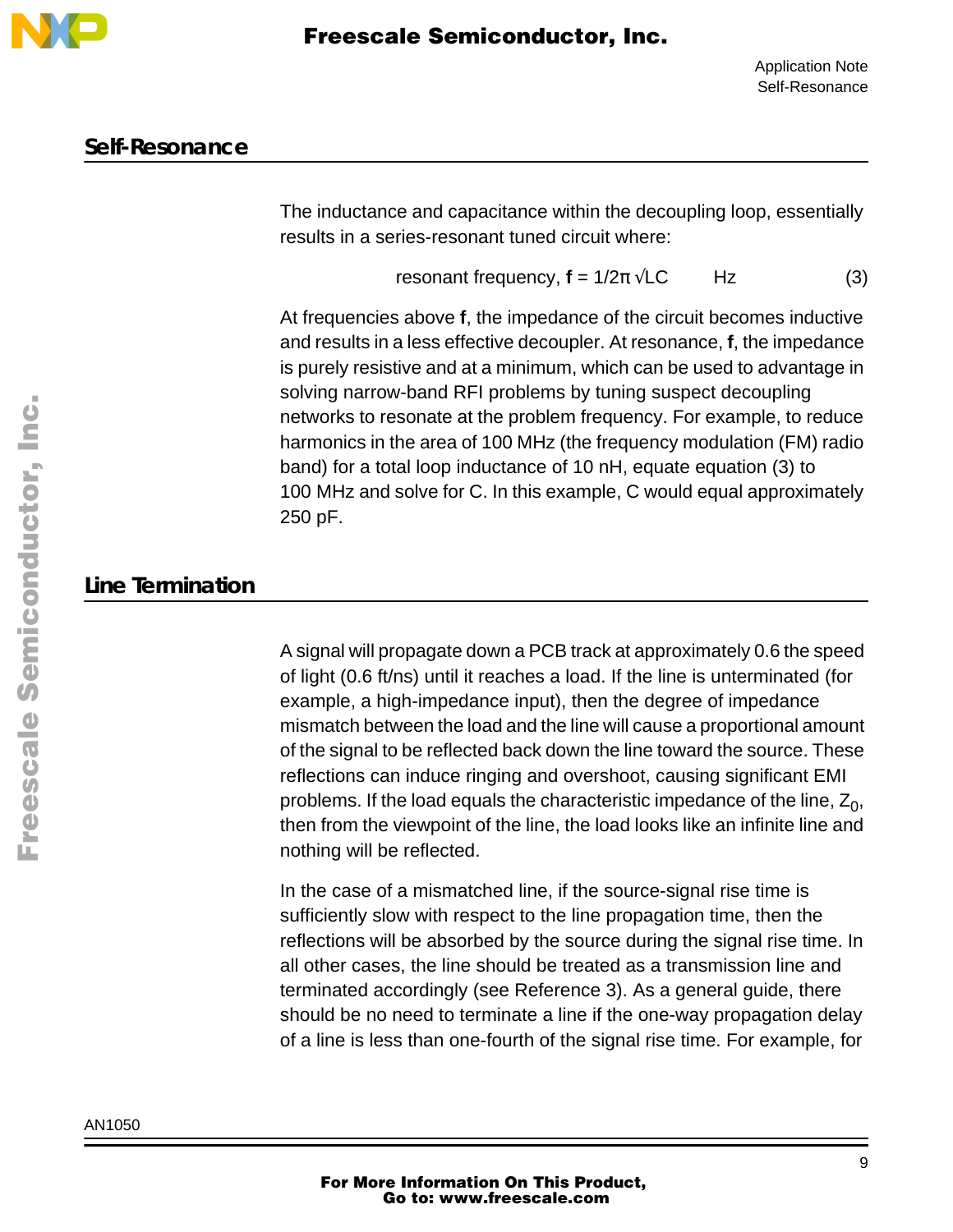

HCMOS with a rise time of 10 ns, the maximum unterminated line length can be estimated as follows:

> $t_{\text{Delay}}$  < 0.25 x 10 ns  $< 2.5$  ns length  $<$  velocity  $x$  t<sub>Delav</sub>  $< 0.6 \times 2.5$ <1.5 ft

Therefore, for the majority of cases, termination will not be necessary when using HCMOS devices. Applying the same criteria to Schottky transistor-to-transistor logic (TTL), which has rise times on the order of 3 ns, provides a maximum length of 5.5 inches.

## **Ferrite Beads**

Ferrite beads have excellent high-frequency characteristics and are especially effective in damping high-frequency switching transients or parasitic ringing due to line reflections. Their low impedance (usually below 100  $Ω$ ) makes them particularly suitable to filter out supply noise above approximately 1 MHz, preventing the noise from going off-board or into another circuit. However, care must be taken to ensure that the dc current does not saturate the ferrite if it is to be an effective filter. Ferrites having a variety of characteristics are available in many different packages, including surface mount.

## **Grounding Techniques**

A ground is supposed to be an equipotential point or plane used as a reference potential within a system. In reality, this is untrue due to inevitable parasitic inductance and high ground currents causing significant voltage drops, which can result in common-mode radiation problems. To design a successful grounding scheme, the designer must be aware of the paths that ground currents will take to identify possible common-mode impedance problems, reduce loop areas, and prevent noisy return currents from interfering with low-level circuits.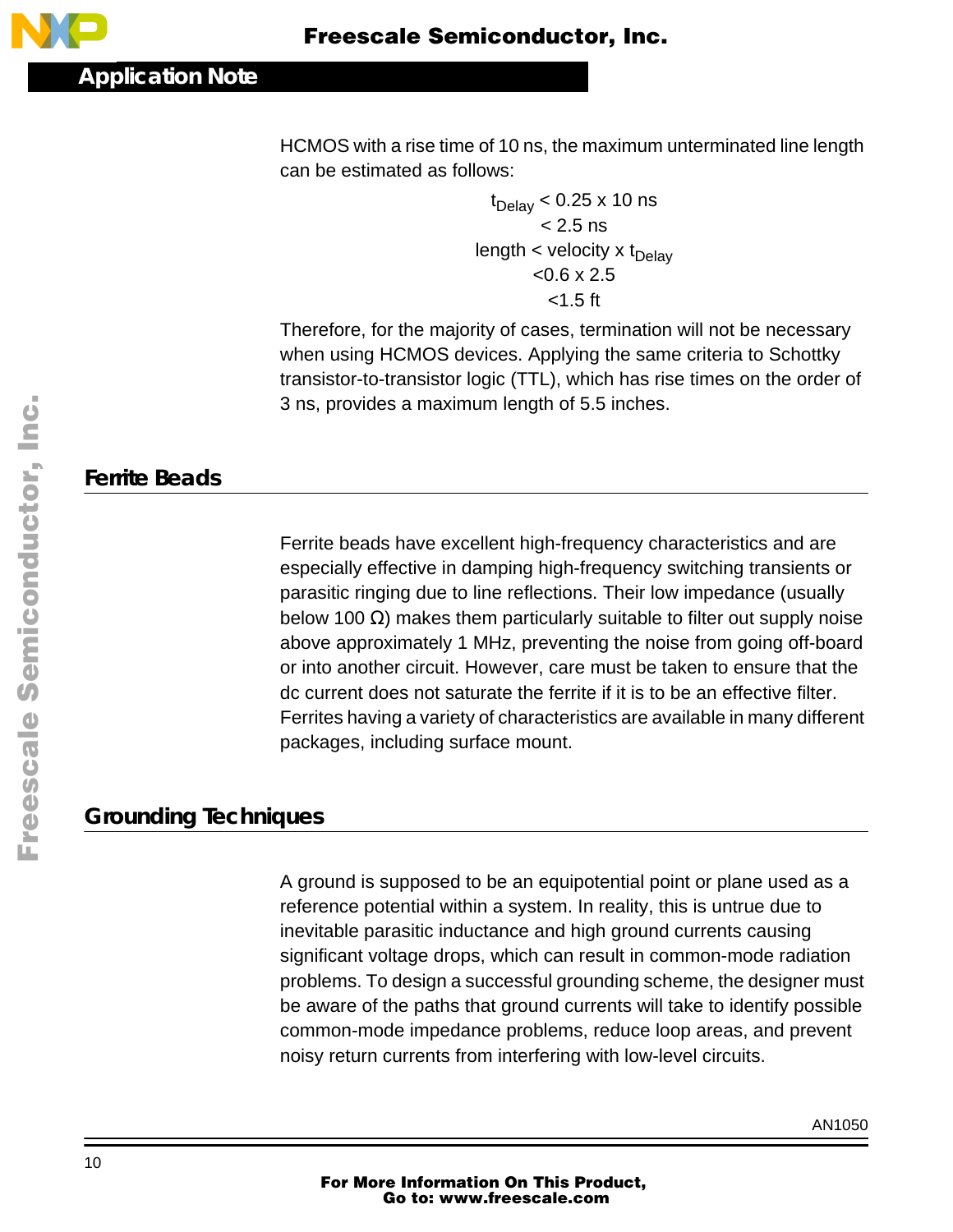

Application Note Grounding Techniques

Signal grounds can be classified as single-point, multipoint, or hybrid grounds (see **Figure 3**). Single-point is acceptable for low frequencies but may have too much impedance at higher frequencies to operate correctly. The ground wire length should be kept as short as possible to reduce inductance and radiating ability. A hybrid ground looks like a single-point ground at low frequencies and a multipoint ground at high frequencies. A typical system is often a mixture of grounding techniques.



**Figure 3. Grounding Techniques**

AN1050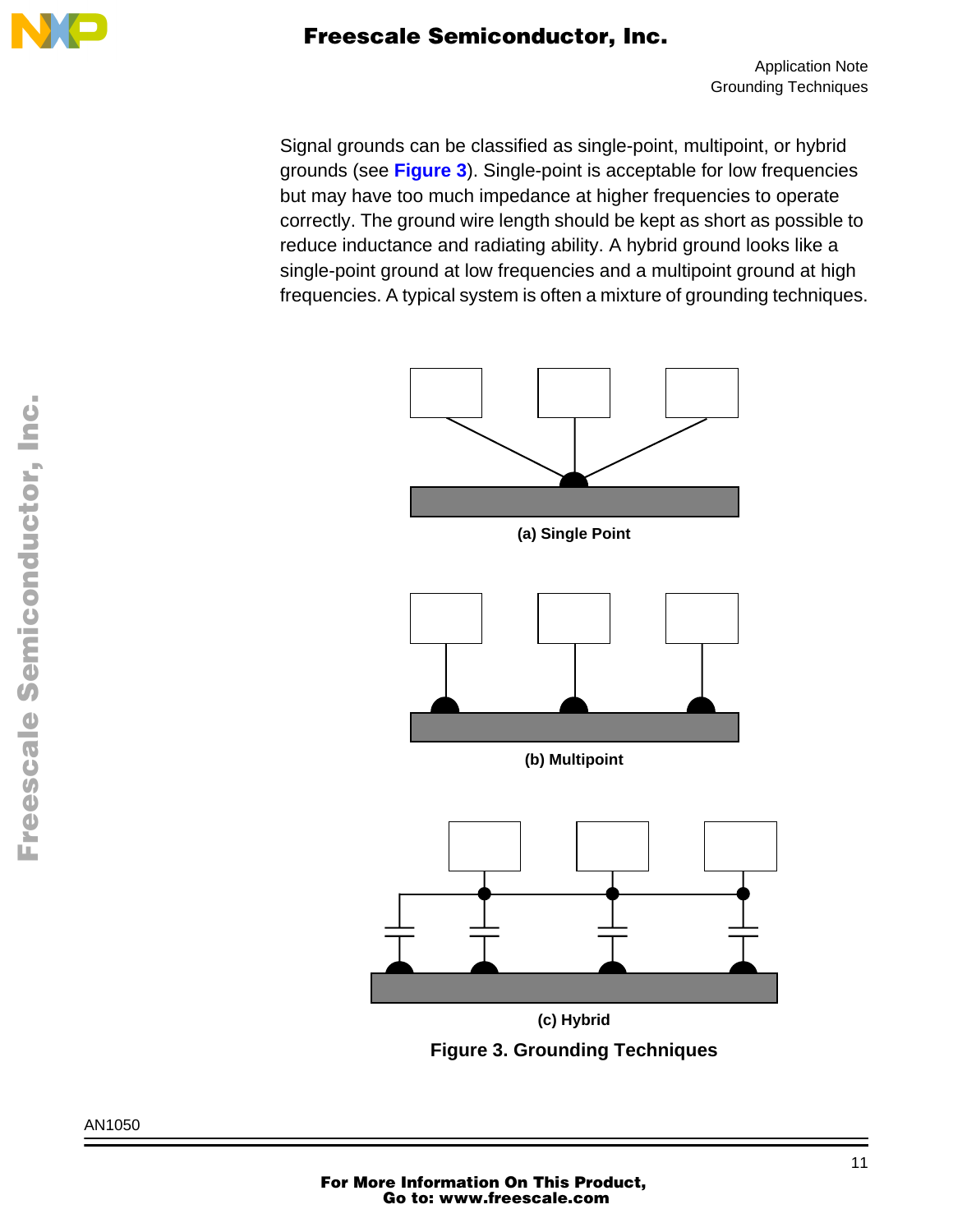<span id="page-11-0"></span>**Figure 4** shows a typical MCU application grounding scheme, categorized into low-level analog, digital, input/output (I/O) buffer, highcurrent switching, and hardware grounds. A single-point ground is located at the source of primary power, which is typically the power supply. The on-board digital logic has a multipoint ground, though it is grounded off-board through a single-point ground. To prevent radiation, no high-frequency components of digital return current should be allowed off-board; thus, the board power supply lines should only carry dc current, which is suitable for single-point grounding. A block diagram, such as the one shown in **Figure 4**, is a useful starting point for the design of a good grounding scheme.



**Figure 4. Typical MCU Application Grounding Example**

AN1050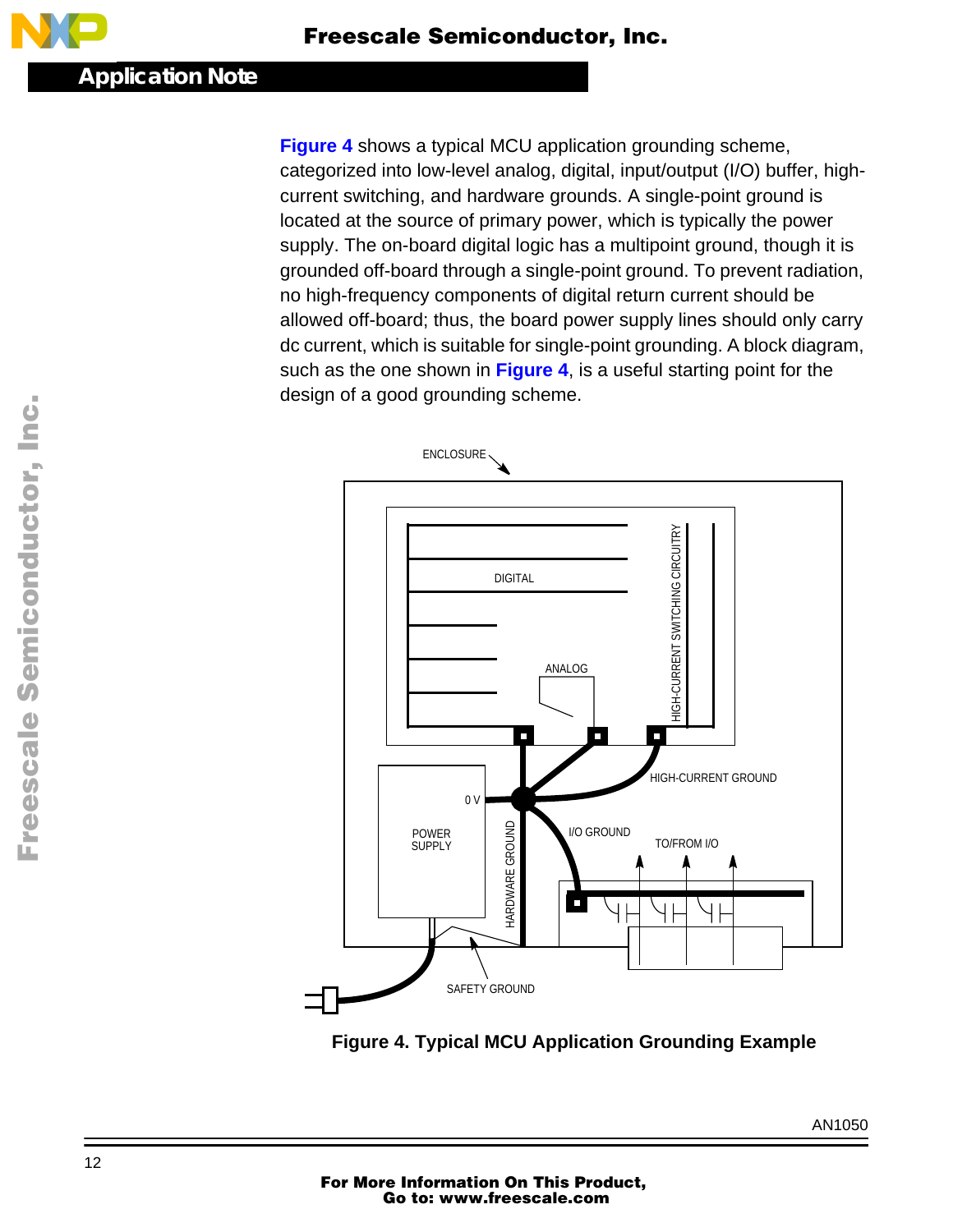

#### **Analog-Digital Mix**

Combining analog and digital circuitry onto a single board requires special attention to PCB layout. **Figure 5 (a)** demonstrates how common-mode impedance ground coupling can superimpose noise on an analog input signal. For example, if the analog section were a 12-bit analog-to-digital (A/D) converter, the added digital noise would significantly reduce the achievable accuracy of the measurements, possibly by several bits. In **Figure 5 (a)**, the analog circuit shares its ground and supply with the noisy digital section and is therefore within the digital supply loop. The PCB tracks are also very thin, increasing the parasitic inductance and voltage drop. A better layout of the board is shown in **Figure 5 (b)** in which the digital supply and ground tracks are substantially wider and the analog circuitry is provided with its own supply and ground reference. Any voltage drop occurring on the digital ground track no longer affects the analog input signal because the digital current no longer passes through the analog input loop.

Adequate supply decoupling is also a prerequisite to minimizing noise in an analog subsystem. With regard to the MC68HC11 on-chip A/D



**Figure 5. Analog Circuit Grounding**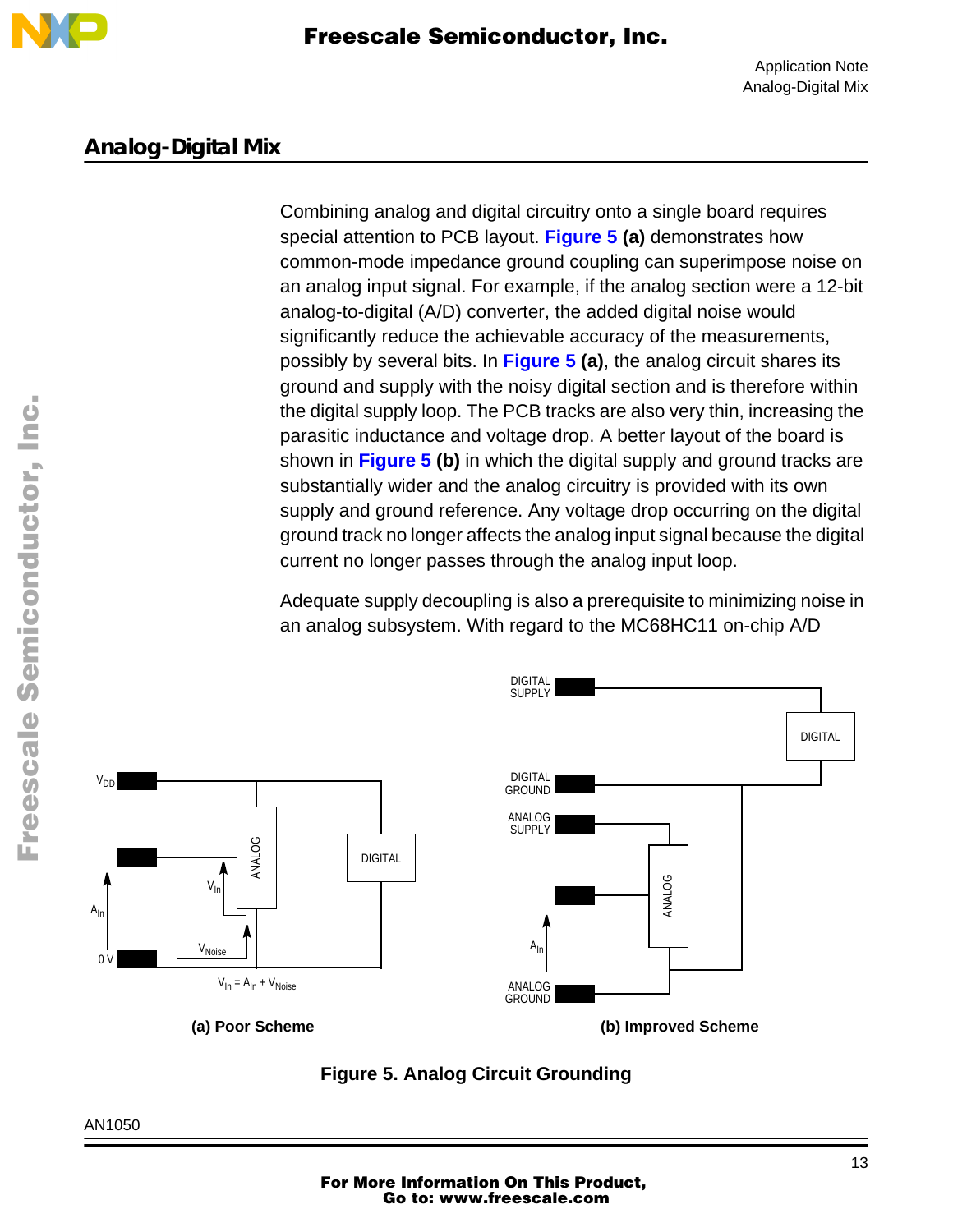converter, the recommended decoupling network for the analog reference inputs is shown in **Figure 6**.



Note:  $V_{\text{Refl}}$  should not go below  $V_{SS}$  –0.6 V

#### **Figure 6. Recommended A/D Reference Voltage Decoupling for the MC68HC11**

# **I/O Cables and Shielding**

Providing a low-noise ground for I/O enables I/O shunt filters to be used to remove common-mode voltages from I/O cables that extend beyond the enclosure (see **[Figure 4](#page-11-0)**). In addition, externally shielding I/O cables is ineffective if the termination grounds are themselves noisy. Alternatively, an inductor (choke) may also be used to increase I/O cable impedance and reduce radiation.

Generally, the shield surrounding low-frequency signals should be grounded at one end; for high-frequency signals, at both ends. For example, in **[Figure 4](#page-11-0)** where the analog section is grounded, an input cable shield would be grounded only at the analog circuitry end. Shielded cables carrying digital signals (for example, MC68HC11 serial communications interface (SCI) data) should be grounded at both ends to ensure that the shield be as close as possible to ground potential throughout its length. If this configuration is not practical, the next best configuration is to ground only the signal source end of the shield.

**CAUTION:** Grounding at both ends of a long cable can cause large powerfrequency ground-loop currents to flow due to potential differences between the shield grounding points. This problem also can be removed through filtering or the addition of a common-mode choke or balun (see reference 3).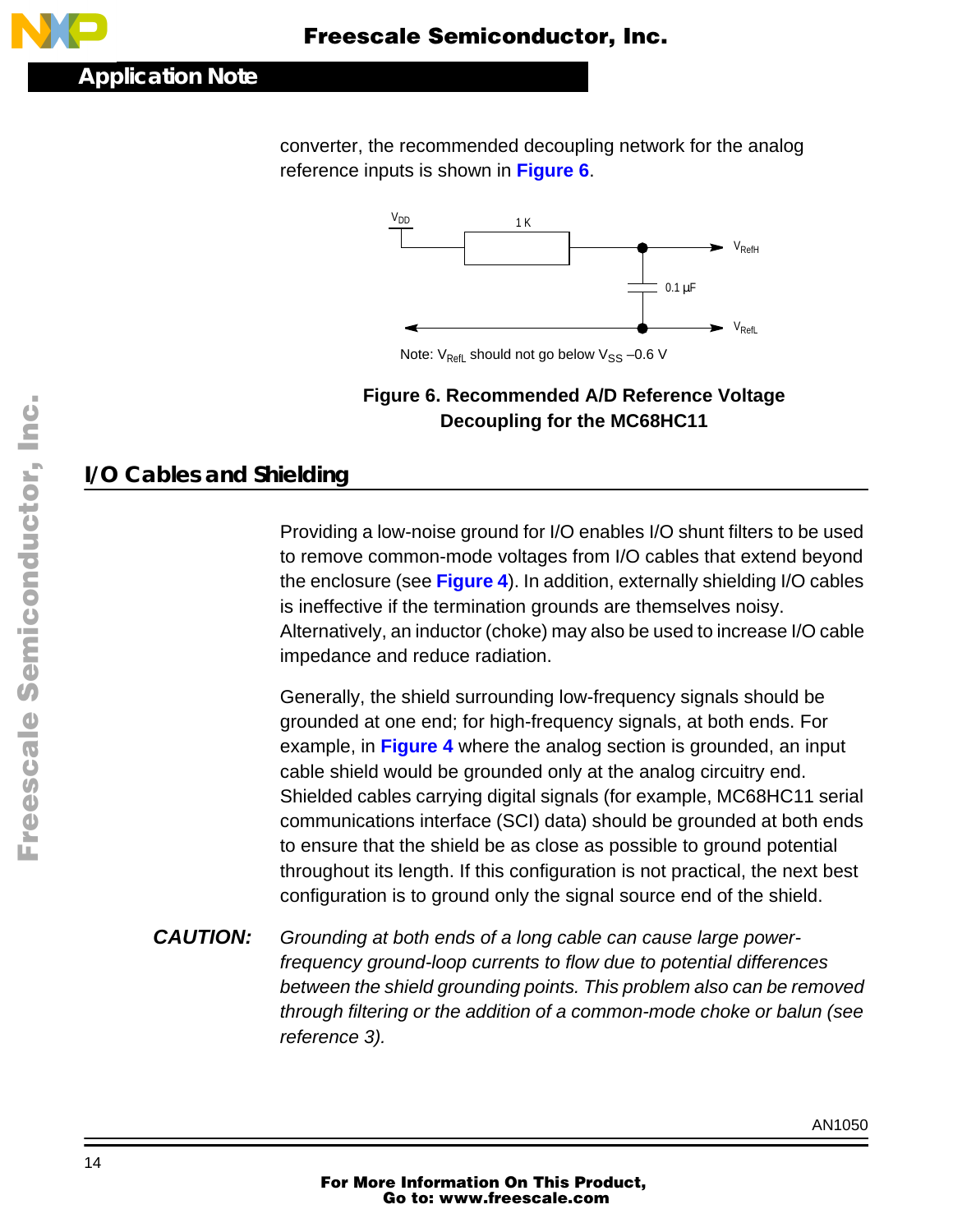

#### **PCB Layout Guidelines**

A successful EMI design starts with good board design. As discussed earlier, the two criteria of most concern are signal-path inductance and loop area. The inductance of a flat conductor (for example, a PCB track) about a current-return path is:

 $L = 2 \ln(2 \pi h/w)$  nH/cm (4)

where:

 $h =$  height above current-return path

 $w =$  track width

Evaluating equation (4) for a height above a current-return path of 1 mm and a track width of 0.5 mm,  $L = 5.1$  nH/cm. The relationship is logarithmic, so doubling the track width will not halve the inductance; however, it will make a significant difference and is always worth doing. For example, doubling the track width to 1 mm makes  $L = 3.7$  nH/cm. A track width of 5 mm makes  $L = 0.5$  nH/cm, which is of the order required for effective decoupling loops and reducing common-mode radiation problems.

Use of a multilayer PCB will provide low-inductance supplies, though at an additional cost. The recommended arrangement is to place the supply and ground planes on the outside, sandwiching the signal lines between them. This arrangement will also provide some shielding. To minimize crosstalk, signals on adjacent layers should be routed perpendicular to each other wherever possible. If a multilayer board is not used, fill all unused area with ground plane; avoid creating ground loops that can cause EMI problems. For example, a ground loop is discovered and subsequently broken with a small gap. This technique is acceptable at dc, but at high frequencies the gap capacitance may effectively close the loop and create a large loop antenna. Apart from the radiation problems, large ground loops can also make a system more susceptible to malfunction when subjected to an electrostatic discharge (for example, through a membrane keypad) or other external EMI source.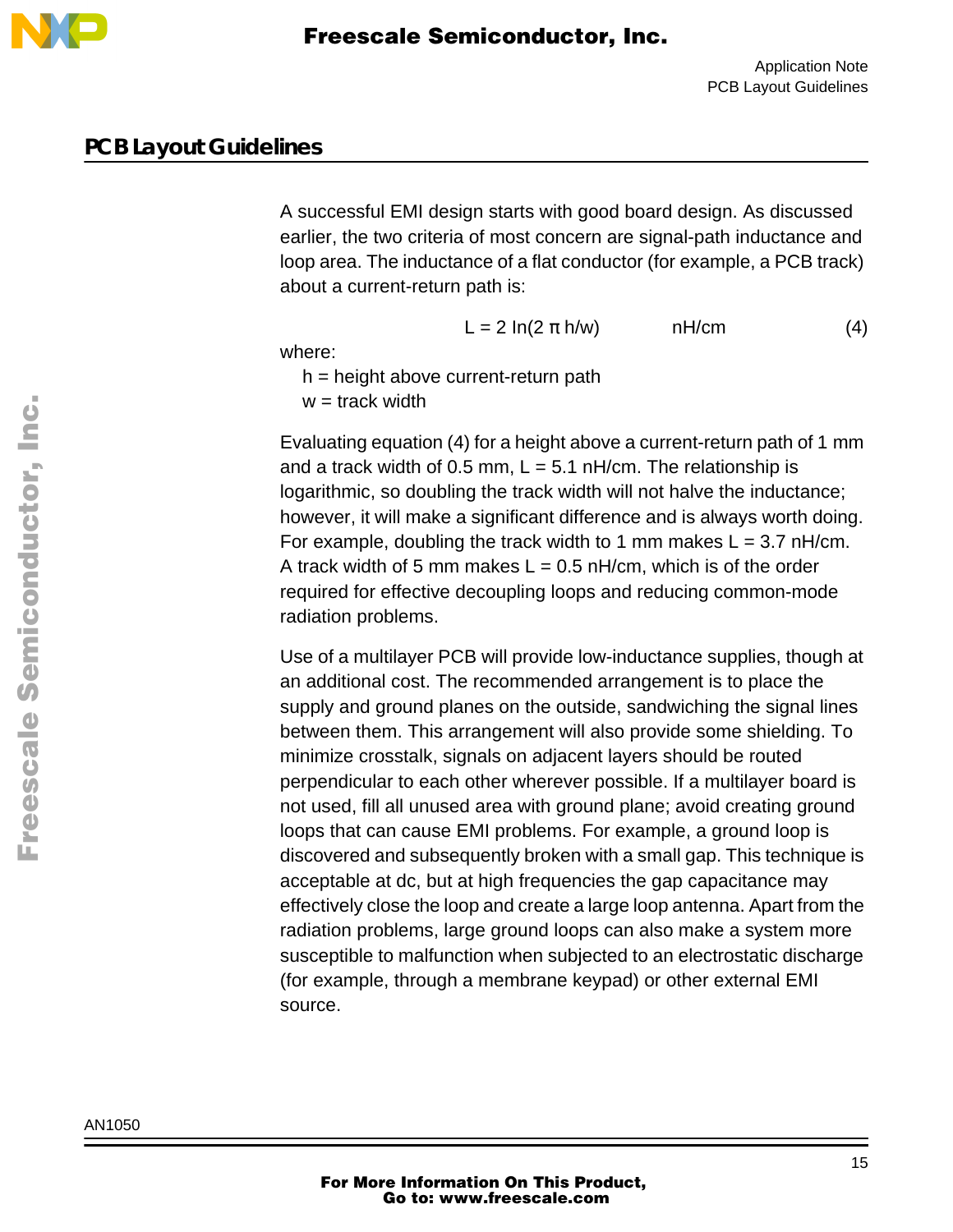Reducing loop area through decoupling and careful layout will reduce RFI. The smaller footprint of surface-mount components can be used advantageously in reducing loop area. For PCBs without a ground plane, signal lines should ideally have a ground-return path as close as possible to them to minimize loop area. In the case of address/data lines, this arrangement may be impractical; thus, routing at least one groundreturn track adjacent to each of the eight lines and keeping the lines as short as possible is a good compromise. For the address lines, route the ground return next to A0 (in the case of a word-sized bus, A1), since this line is likely to be the most active. Ground and supply loops with long or thin tracks can be easily identified by tracing them on a printed copy of the PCB artwork using colored marker pens. As previously mentioned, any unused area should be filled with ground plane.

The system clock is often a primary source of radiation. The clock components should be closely grouped, and all clock lines should be as short as possible and have adjacent ground tracks or ground plane. To avoid crosstalk contamination and subsequent radiation problems, the clock circuitry should be located away or shielded from any I/O signal lines or circuitry. For example, mixing clock and I/O buffers in one package is not good practice.

Another source of RFI is an abrupt change of direction of a PCB track which effectively look like impedance discontinuities and will radiate accordingly. For HCMOS designs, it is important to ensure that 90 degree track-direction changes do not occur (see **Figure 7**).



**Figure 7. Incorrect (a) and Correct (b) PCB Track Layout for HCMOS Designs**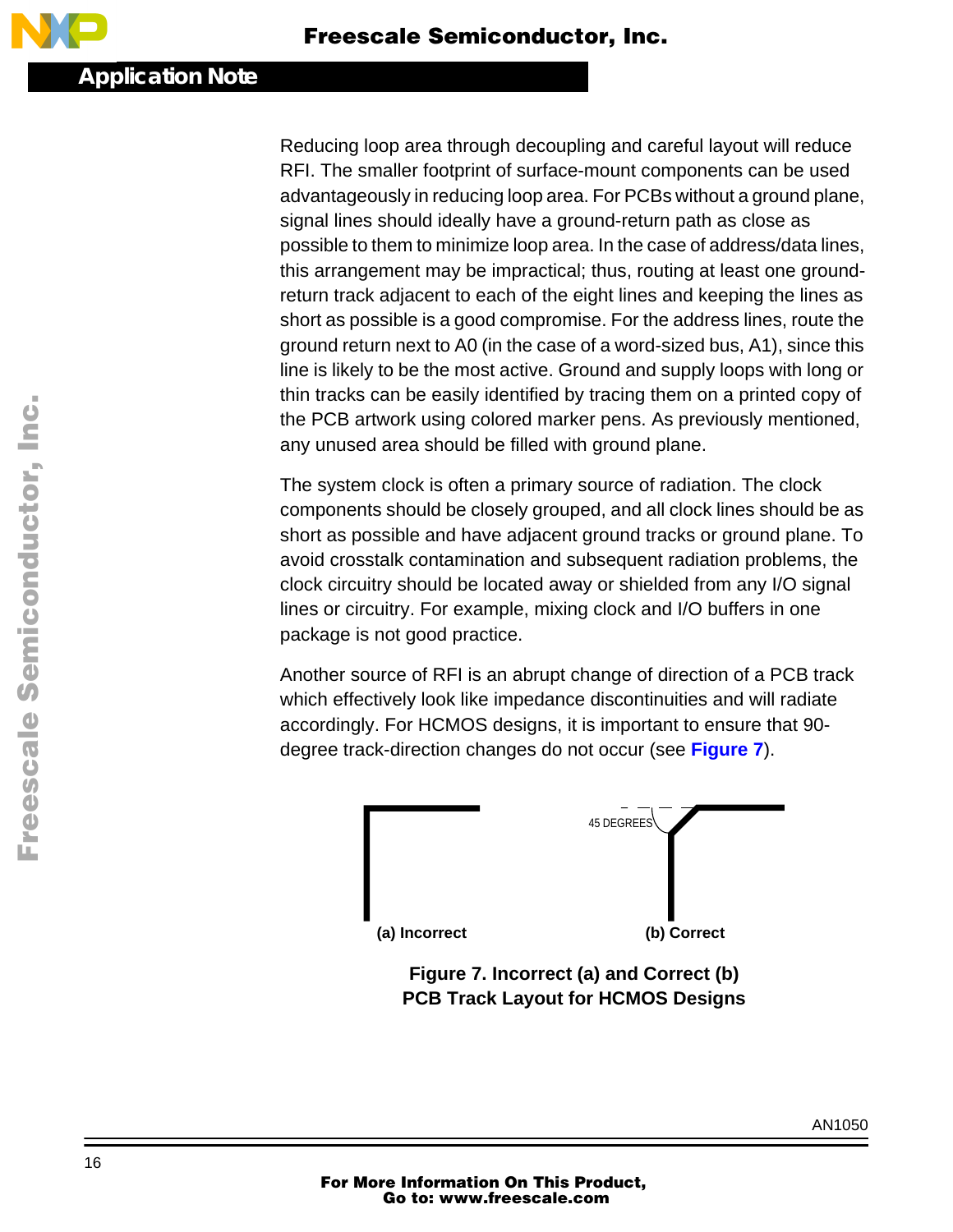

Finally, all unused inputs to HCMOS devices should be terminated to prevent unintentional random switching and noise generation. Also, unterminated CMOS inputs tend to self-bias into the linear region of operation, which can significantly increase dc current drawn. They are also more susceptible to electrostatic discharge damage.

## **Simple RFI Diagnostic Tool**

After applying the previously discussed techniques to attain EMC, if a radiated EMI problem exists, a set of RFI diagnostic tweezers may be used to speed up the identification of potential problem areas on a PCB (see reference 4).

## **Conclusion**

EMI control has left the specialized realms of electronic design (for example, military) and is rapidly becoming an industry-wide phenomenon. Although the application of good system design will always be a prerequisite to achieving EMC, it is reasonable to suppose that similar design concepts could also be applied to the source of most of the radiation, the very large scale integration (VLSI) HCMOS device. To respond to these and other customer demands for higher performance machines, Freescale is investigating new system and circuit design, layout, and alternative packaging techniques. This research may help to reduce the likelihood of problematic RFI when using HCMOS MCU devices; however, the user's awareness and understanding of the problem will remain the most vital step toward product EMC.

AN1050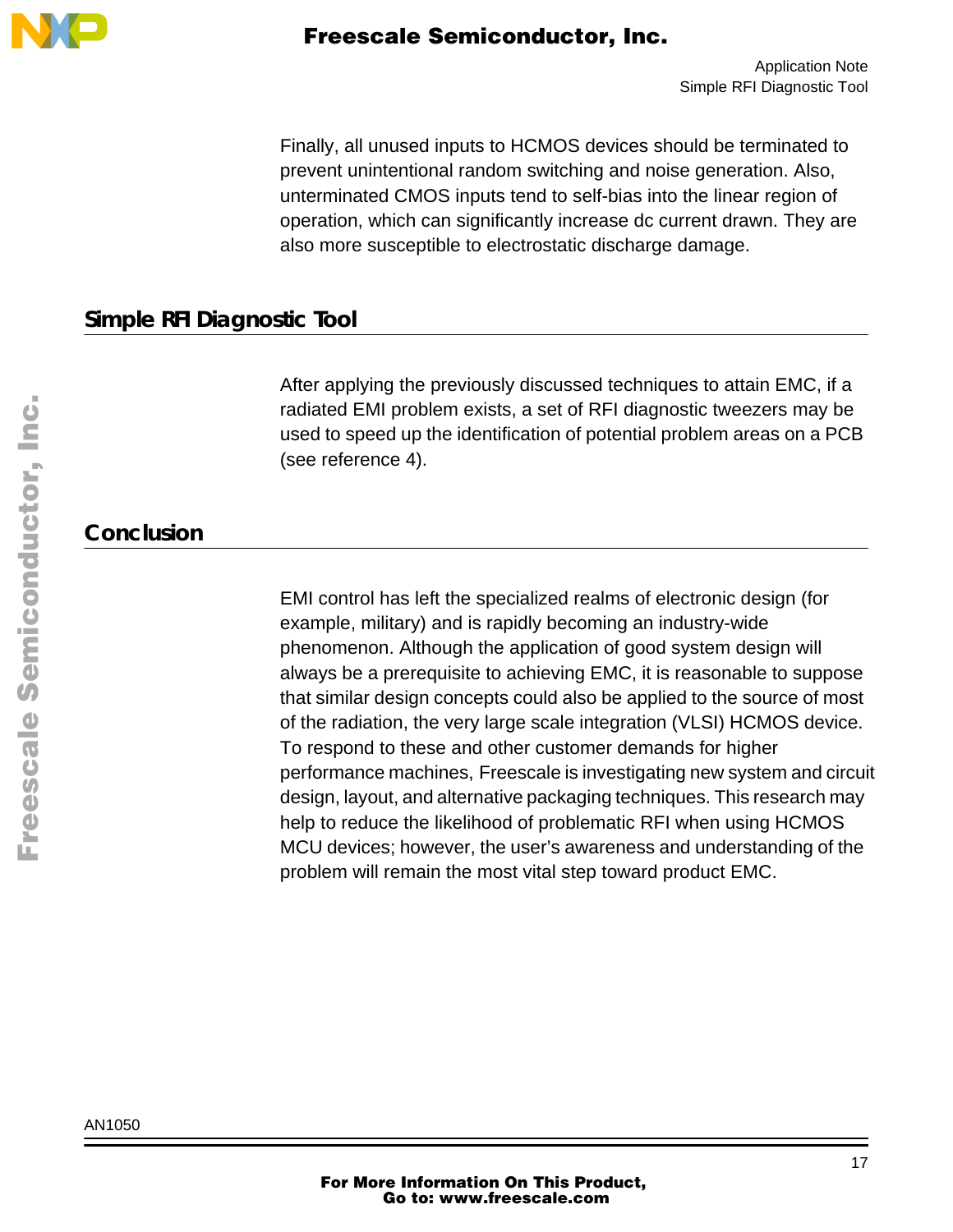

#### **Review of Key Points**

Differential-mode radiation features are:

- 1. The system clock is often the primary source of radiation. Avoid ground loops and long tracks (always take the most direct route). Wherever possible, clock tracks (or any other signal) should have adjacent ground-return tracks. Minimize the number of devices requiring the system clock. Ensure that clock circuitry and associated lines are located well away or shielded from PCB I/O tracks or circuitry. Never mix clock and bus or I/O drivers in the same package — use separate buffer drivers for clock and buses.
- 2. Ensure that decoupling capacitors are as close as possible to the device supply pins to reduce the loop area through the capacitor. Always parallel decouple large-value (dc ballast) capacitors with one or more smaller high-frequency capacitors (check their equivalent series inductance (ESL) and maximum frequency rating).
- 3. In addition to local device decoupling, decouple the power supply where it enters the PCB. A ferrite bead (for instance,  $Z > 50 \Omega$  at 100 MHz) will also help prevent switching transients from going off-board.
- 4. For PCBs without a ground plane, minimize address/data line loop areas by routing a minimum of one ground-return track adjacent to each of the eight lines and by keeping the lines as short as possible. For the address lines, route the ground return next to A0 because this line is likely to be the most active. Note also that long address lines will ring, which is another potential source of RFI. These lines may need to be individually terminated (see Reference 5). Operating an MCU in single-chip mode will almost eliminate radiation from address/data lines (still exists internally, of course).
- 5. Avoid ground loops. Remember that breaking a loop with a small gap may be fine at dc but gap capacitance may effectively close the loop at RF frequencies, creating a large loop antenna. Apart from the radiation problems, large ground loops can make a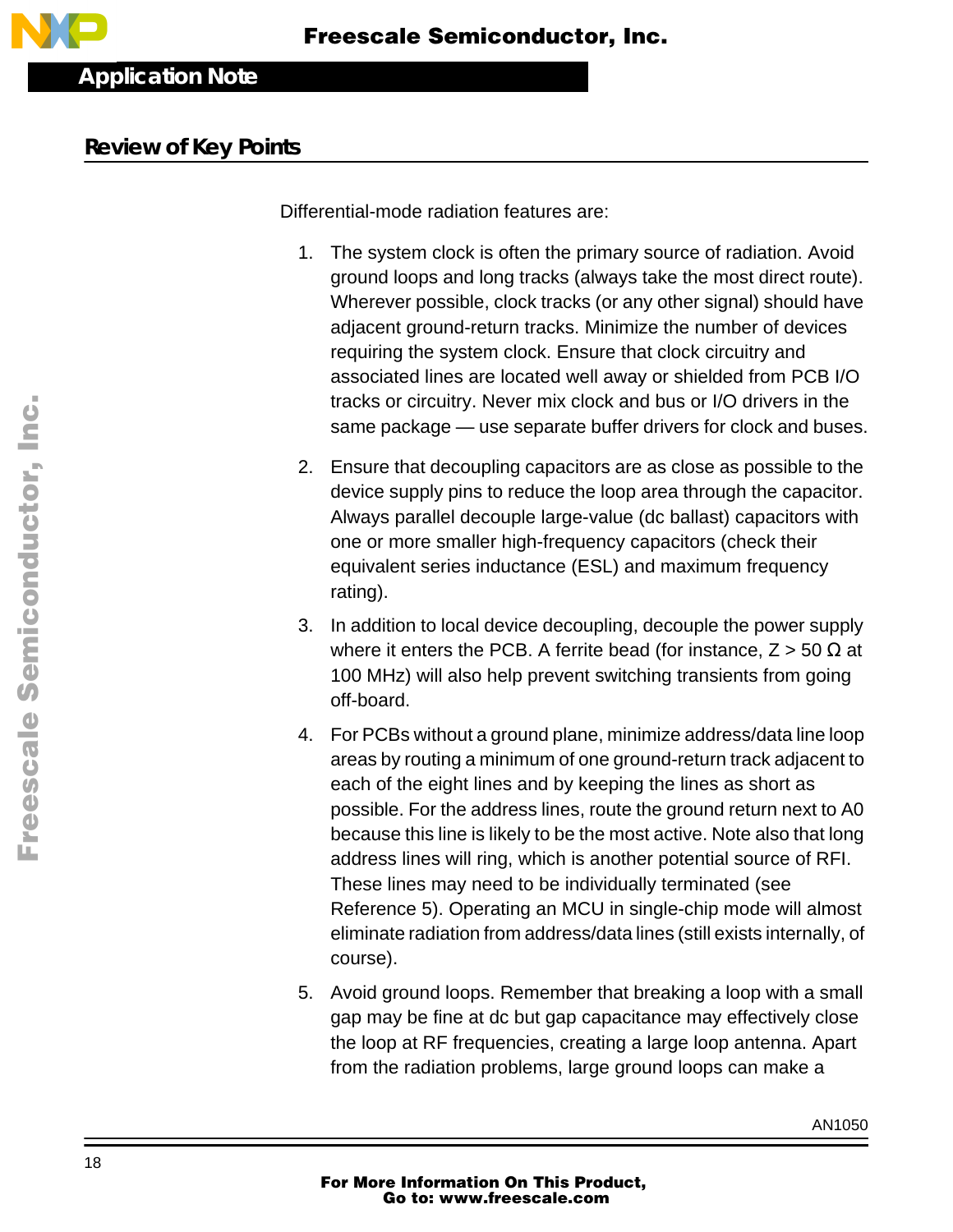

system more susceptible to malfunction when subjected to external EMI sources.

- 6. Using a printed copy of the PCB artwork and a marker pen, trace the ground and supply tracks. Long, thin, or looped tracks can then be easily identified and subsequently modified.
- 7. Terminate all unused inputs to prevent unintentional random switching and noise generation (in addition, unterminated CMOS inputs tend to self-bias into the linear region of operation, significantly increasing the dc current drawn).
- 8. The smaller footprint of surface-mount components may be used advantageously to reduce loop areas.

Common-mode radiation features are:

- 1. Ensure a good ground plane and choose the external ground connection to minimize the overall common-mode voltage drop (see reference 5). Increase both supply and return-supply track widths (as a general rule, cover as much as possible of the unused part of a PCB).
- 2. A grounding scheme that isolates digital and I/O (including any analog sections) reduces radiation from I/O cables. Shielding these cables is ineffective if the shield termination grounds are noisy. In digital systems, the shield should be connected to noisefree grounds at both ends. If this configuration is not possible, then ground only the source end.
- 3. A choke may be effective in reducing the radiation from an I/O cable. Also available are a variety of other passive RFI filter elements which shunt the common-mode current to ground. The effectiveness of these devices will depend upon the condition of the shunt ground.